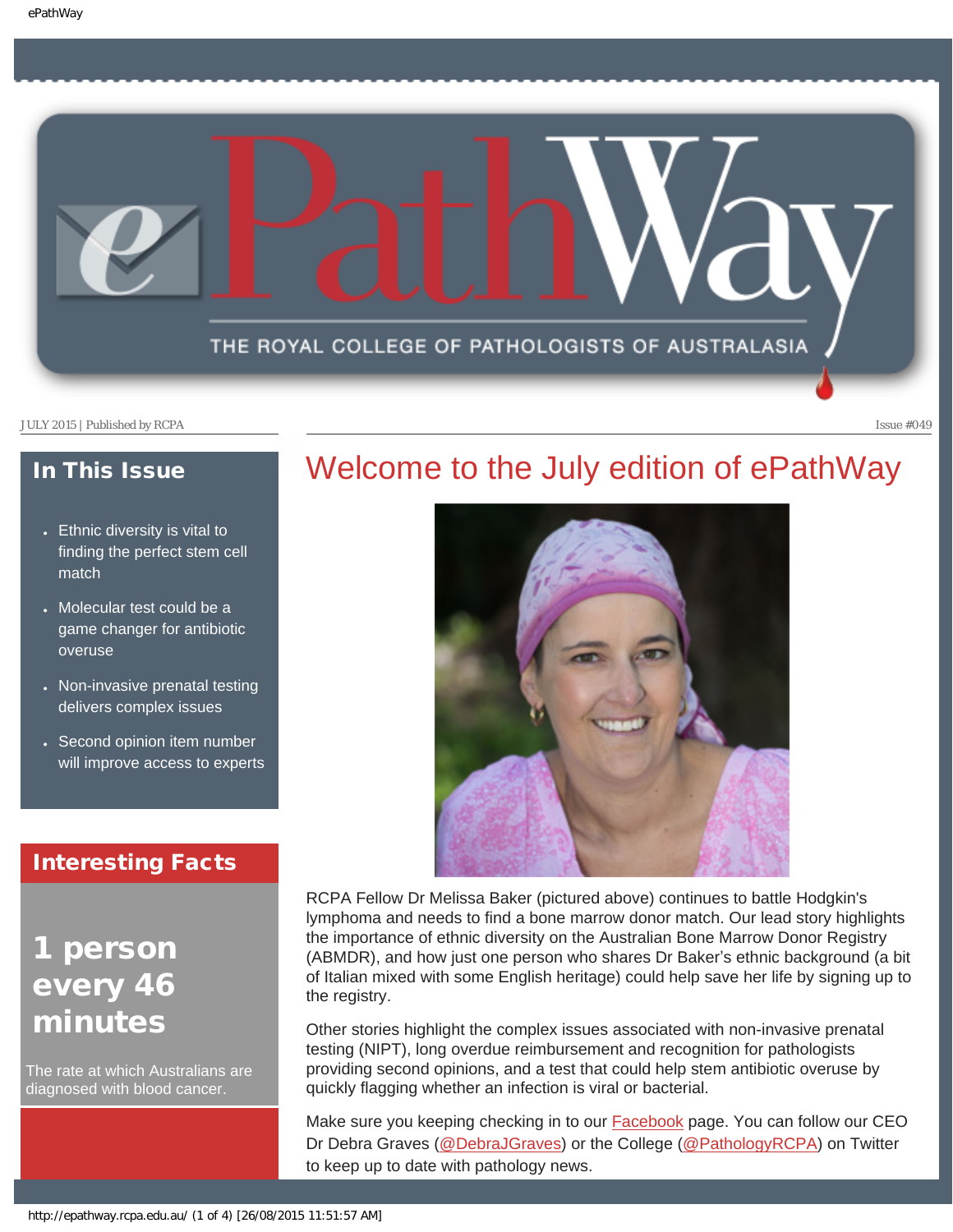### 30%

<span id="page-1-0"></span>The percentage of patients searching for a life-saving match on the Australian Bone Marrow Donor Registry (ABMDR) who will find it within their family.

### 80.8%

The percentage of people on the ABMDR who are of North Caucasian background. The other 19.2% is split up into tiny percentages of different ethnicities, many of which have less than 1% representation on the registry.

### Important Message



### Suggest to a friend

Know someone who might be interested in this website? Why not [suggest the website](mailto:?Subject=I%20think%20you%20should%20read%20this%20Newsletter=
http://epathway.rcpa.edu.au/index.html) to them.

Donating your stem cells isn't so scary as facing the prospect of dying because you can't find a perfect stem cell match. Ms Pamela Bousejean, founder of UR the [CURE](http://www.urthecure.com.au/), has tasted this fear. She was diagnosed with Hodgkin's lymphoma and couldn't find her perfect match because of her Lebanese background.

[read more »](#page-7-0)

### <span id="page-1-1"></span>Previous Editions

Did you miss something from last month? You can view our [previous](#page-5-0) [editions](#page-5-0) at any time.

# Molecular test could be a game changer for antibiotic overuse

The cough and cold season is in full swing, but is that sore throat or cough caused by a viral or bacterial infection? To err on the side of caution, antibiotics may be started before the culture result comes back from



Subscribe Now!

# Ethnic diversity is vital to finding the perfect stem cell match



http://epathway.rcpa.edu.au/ (2 of 4) [26/08/2015 11:51:57 AM]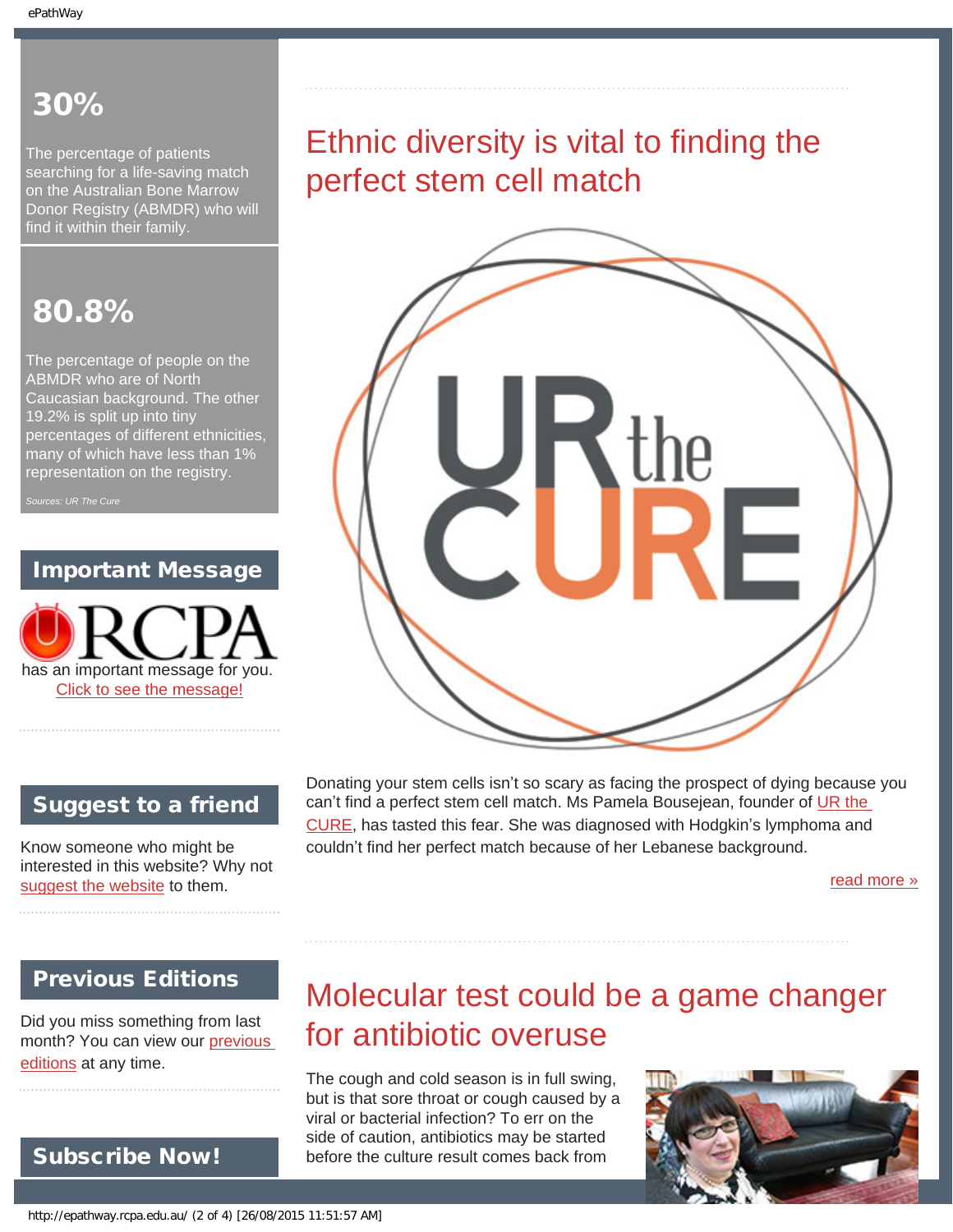Subscription is easy! Simply fill in our [subscription form](#page-9-0).

the pathology lab a few days later. Another approach - a molecular test for respiratory diseases - could be a game changer in terms of faster diagnosis and better use of antibiotics.



*Dr Mary Jo Waters*

[read more »](#page-10-0)

# Non-invasive prenatal testing delivers complex issues

Pregnancy is an emotional time, and screening tests for potential birth defects easily turn the emotional dial up a few notches. A sophisticated new test called non-invasive prenatal testing (NIPT) is gaining traction as a more reliable way to identify foetuses with certain genetic defects. It also comes with complex issues that must be considered when requesting the test and interpreting the result.



[read more »](#page-12-0)

# <span id="page-2-1"></span>Identifying poisons needs real-life super sleuthing skills

Have you ever heard some news and thought 'you mean that doesn't happen already?' Here's one more instance. Australian pathologists asked to provide a second opinion, generally for difficult cases, are usually not paid for their time or expertise because there hasn't been an item number for this task. That will change from November this year, but it's been a long time coming.



#### Links

[RCPA Manual](http://rcpamanual.edu.au/)

[LabTest Online](http://www.labtestsonline.org.au/)

<span id="page-2-0"></span>[Know Pathology Know Healthcare](http://knowpathology.com.au/)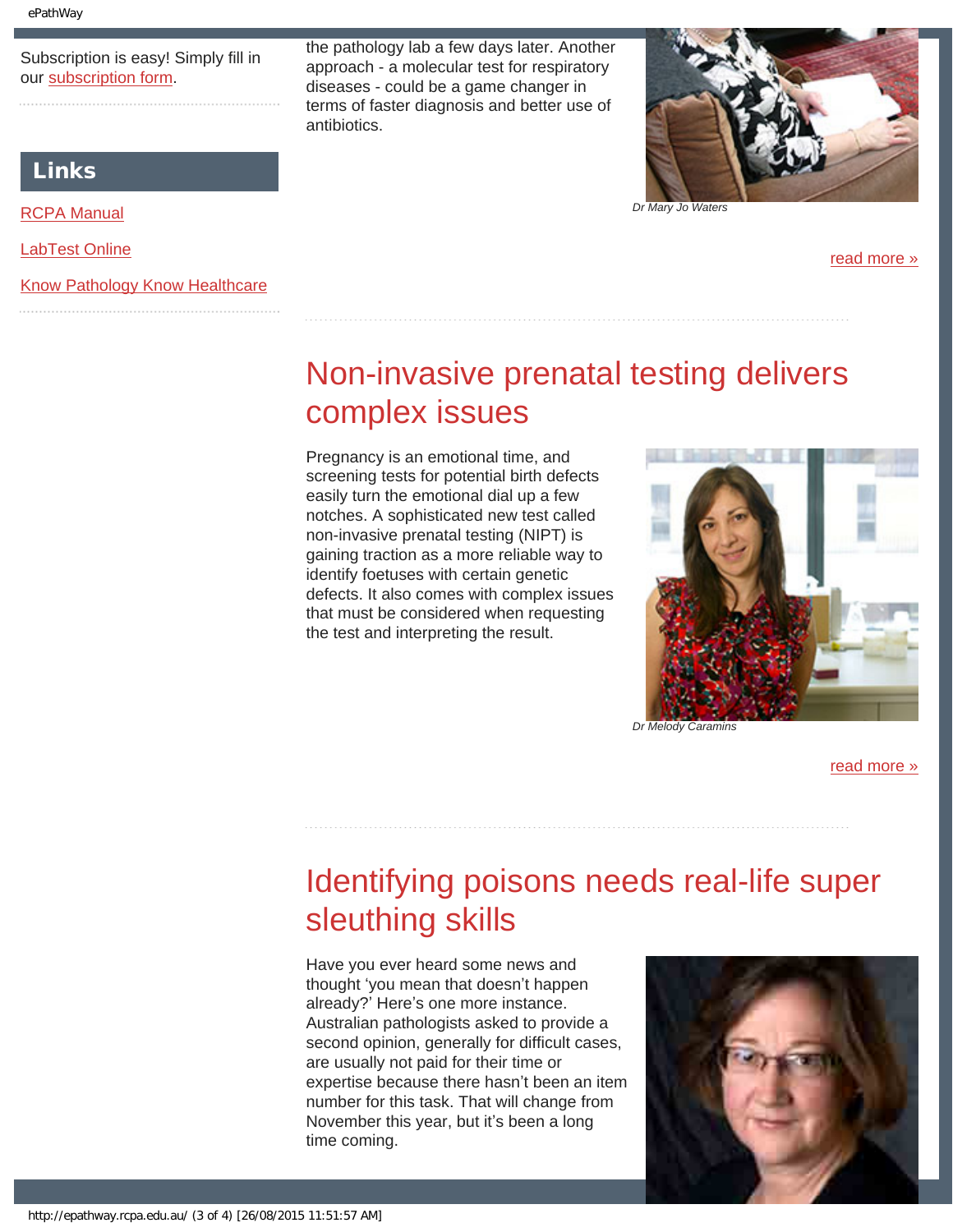*A/Prof Adrienne Morey*

[read more »](#page-14-0)

### 

#### Copyright © 2015 The Royal College of Pathologists of Australasia

RCPA - Durham Hall - 207 Albion St Surry Hills NSW 2010 AUSTRALIA | (+61) 2 8356 5858 | [www.rcpa.edu.au](http://www.rcpa.edu.au/)

**[Privacy Policy](http://www.rcpa.edu.au/Privacy-Policy.aspx) | [Legal](http://www.rcpa.edu.au/Legal.aspx) | [Disclaimer](http://www.rcpa.edu.au/Disclaimer.aspx)**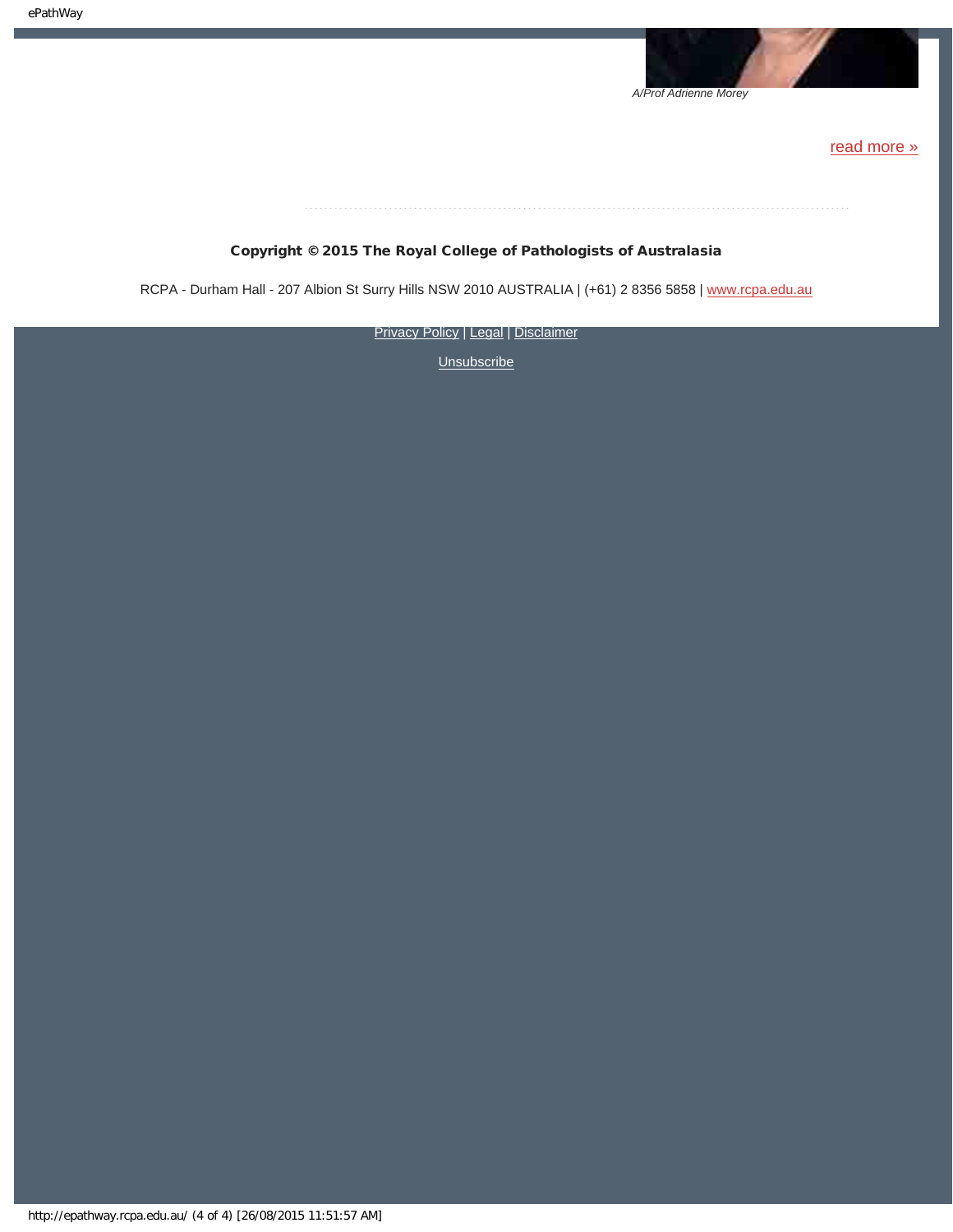<span id="page-4-0"></span>

Published by RCPA

### RCPA Message



#### Pathology gives life's most important answers.

[« Back to Latest Issue](http://epathway.rcpa.edu.au/index.html)

rcpa.edu.au

#### Copyright © 2015 The Royal College of Pathologists of Australasia

RCPA - Durham Hall - 207 Albion St Surry Hills NSW 2010 AUSTRALIA | (+61) 2 8356 5858 | [www.rcpa.edu.au](http://www.rcpa.edu.au/)

[Privacy Policy](http://www.rcpa.edu.au/Content-Library/Privacy.aspx) | [Legal](http://www.rcpa.edu.au/Legal.aspx) | [Disclaimer](http://www.rcpa.edu.au/Disclaimer.aspx)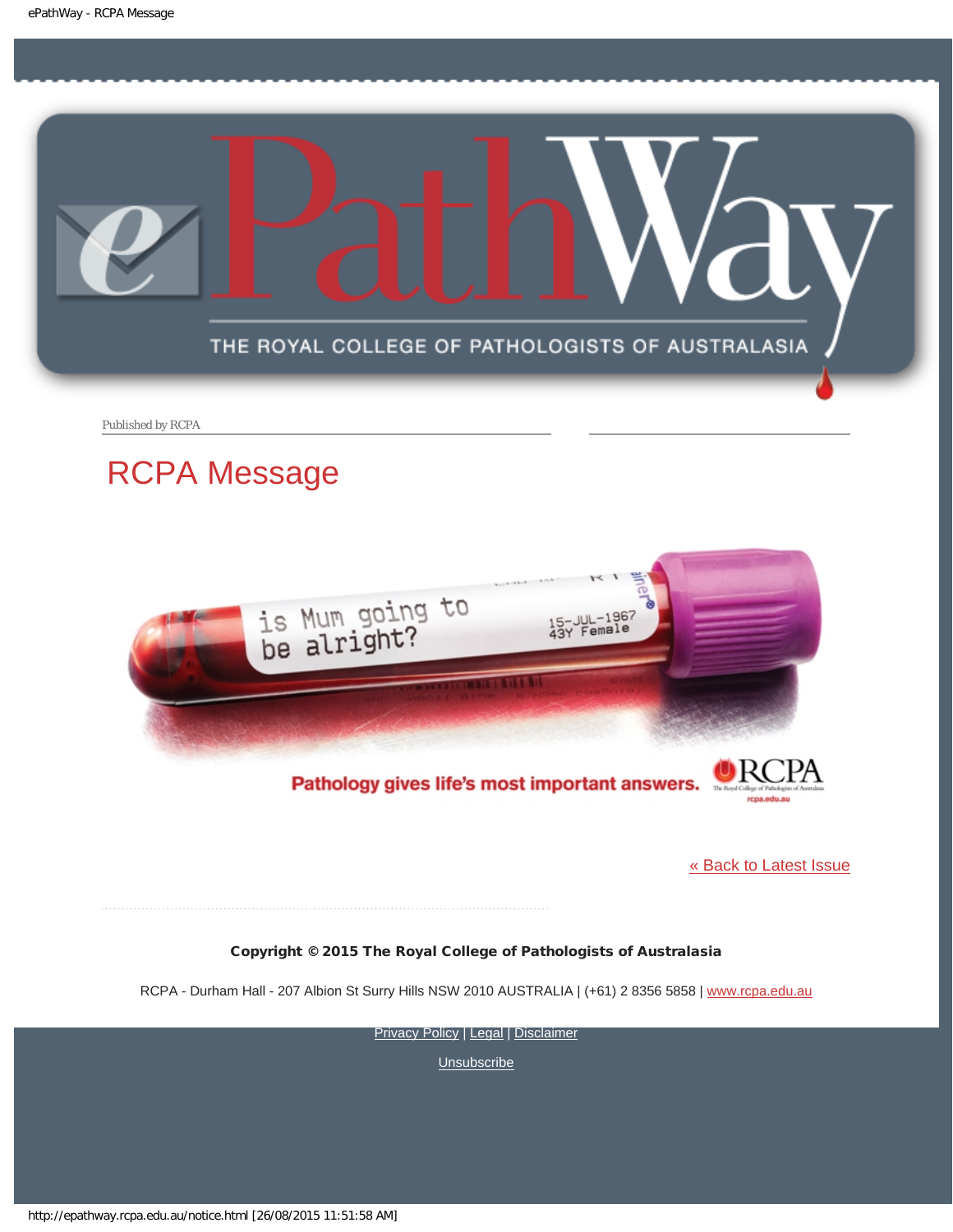<span id="page-5-0"></span>

Published by RCPA

# Previous Editions



- tests a case of 'all for one and one for all'
- Before you sign, investigate! Is that online
- 

#### Test results for chlamydia and gonorrhoea are causing some confusion. We asked one of our experts to explain why they are often reported together, even if only one is requested.

We also reveal how the super sleuthing skills of toxicologists and forensic pathologists can (usually) identify a lethal substance, and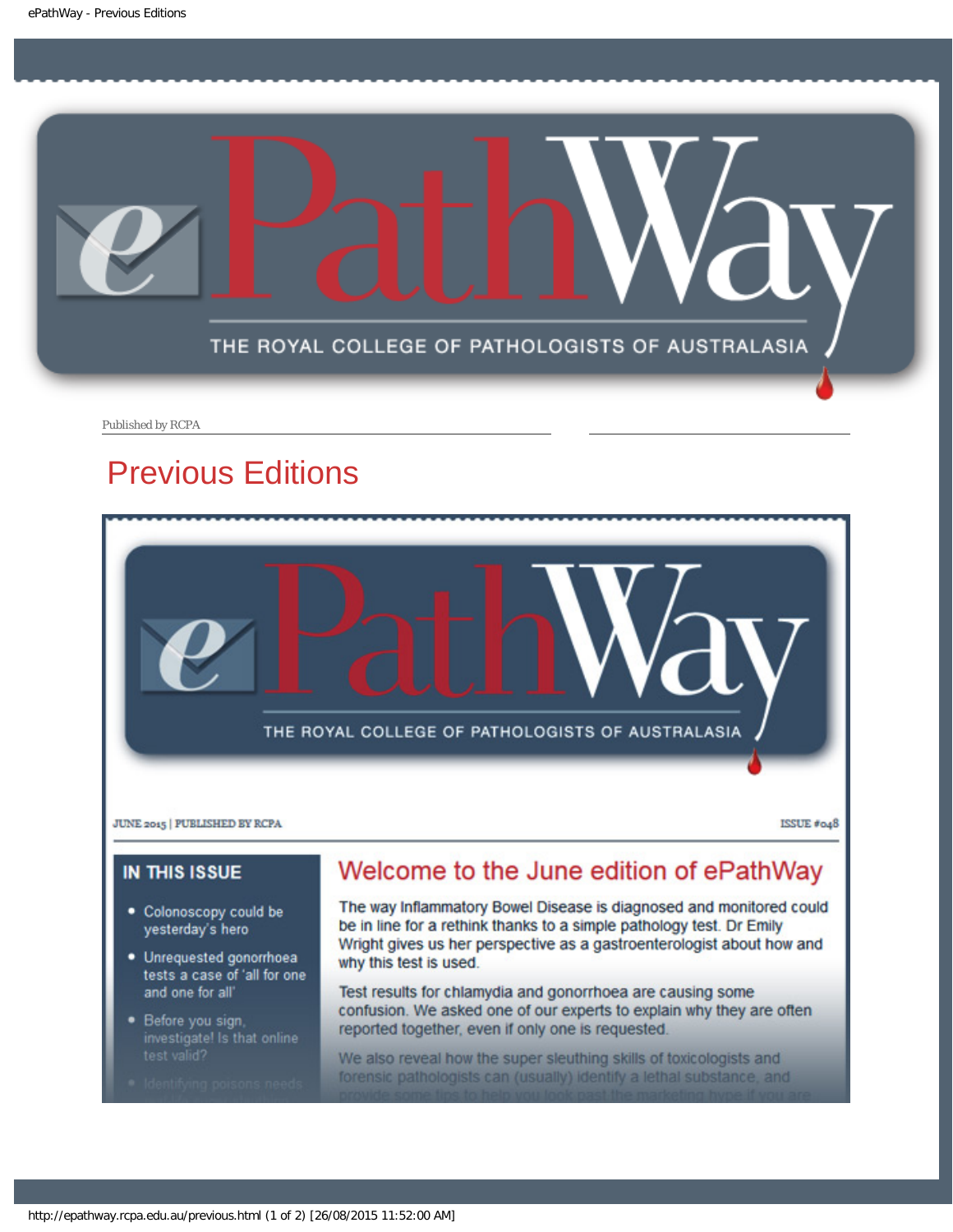| 2015                    |                         |                      |
|-------------------------|-------------------------|----------------------|
| 044 - February 2015     | 045 - March 2015        | 046 - April 2015     |
| 047 - May 2015          | 048 - June 2015         |                      |
| 2014                    |                         |                      |
| 033 - February 2014     | 034 - March 2014        | 035 - April 2014     |
| 036 - May 2014          | 037 - June 2014         | 038 - July 2014      |
| 039 - August 2014       | 040 - September 2014    | 041 - October 2014   |
| 042 - November 2014     | 043 - Dec 2014/Jan 2015 |                      |
| 2013                    |                         |                      |
| 022 - February 2013     | 023 - March 2013        | 024 - April 2013     |
| 025 - May 2013          | 026 - June 2013         | 027 - July 2013      |
| 028 - August 2013       | 029 - September 2013    | 030 - October 2013   |
| 031 - November 2013     | 032 - Dec 2013/Jan 2014 |                      |
| 2012                    |                         |                      |
| 010 - Dec 2011/Jan 2012 | 011 - February 2012     | 012 - March 2012     |
| 013 - April 2012        | 014 - May 2012          | 015 - June 2012      |
| 016 - July 2012         | 017 - August 2012       | 018 - September 2012 |
| 019 - October 2012      | 020 - November 2012     | 021 - December 2012  |
| 2011                    |                         |                      |
| 001 - March 2011        | 002 - April 2011        | 003 - May 2011       |
| 004 - June 2011         | 005 - July 2011         | 006 - August 2011    |
| 007 - September 2011    | 008 - October 2011      | 009 - November 2011  |
|                         |                         |                      |

[« Back to Home Page](http://epathway.rcpa.edu.au/index.html)

#### Copyright © 2015 The Royal College of Pathologists of Australasia

RCPA - Durham Hall - 207 Albion St Surry Hills NSW 2010 AUSTRALIA | (+61) 2 8356 5858 | [www.rcpa.edu.au](http://www.rcpa.edu.au/)

**[Privacy Policy](http://www.rcpa.edu.au/Content-Library/Privacy.aspx) | [Legal](http://www.rcpa.edu.au/Legal.aspx) | [Disclaimer](http://www.rcpa.edu.au/Disclaimer.aspx)**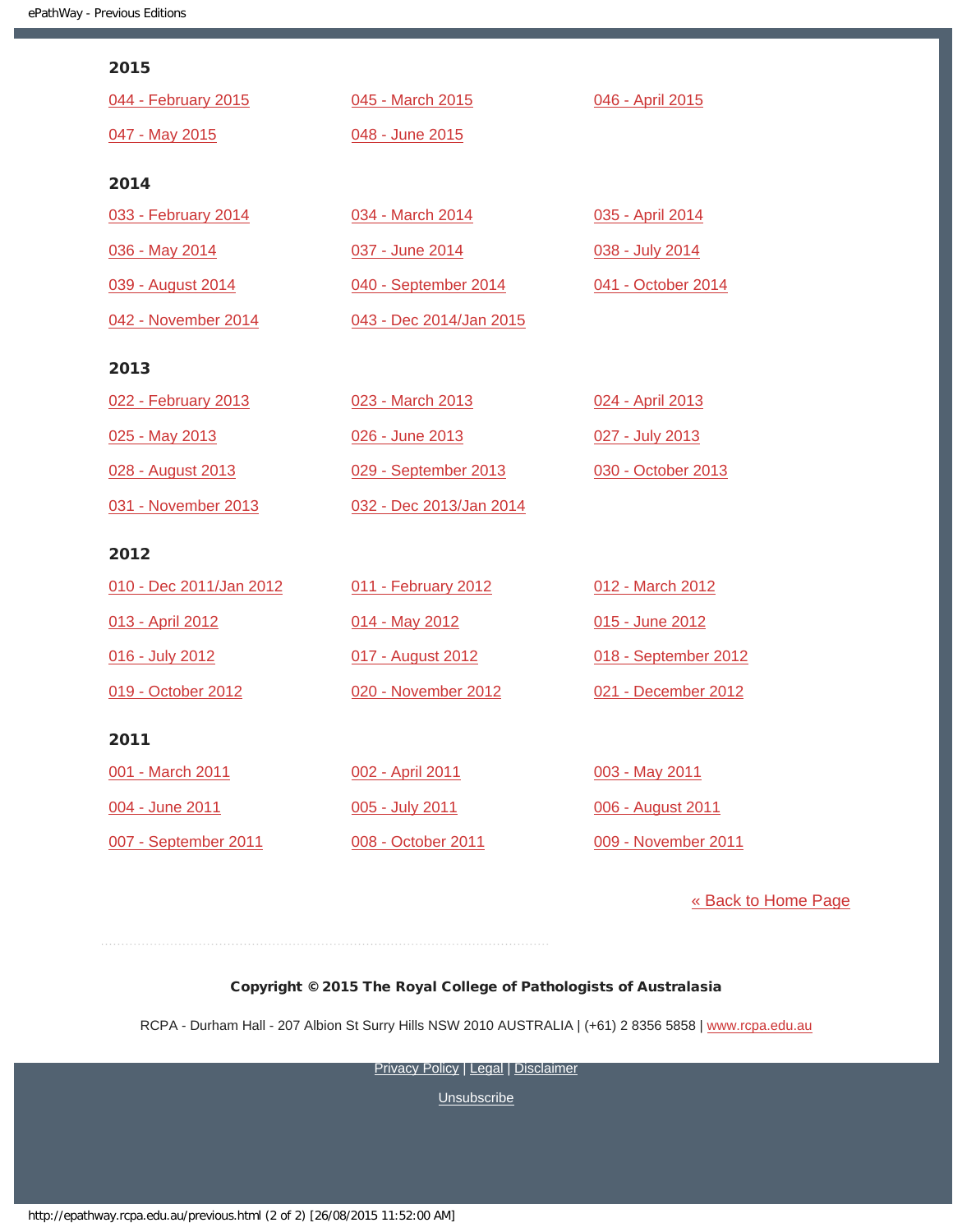<span id="page-7-0"></span>

# Ethnic diversity is vital to finding the perfect stem cell match



*Percentage of ethnic backgrounds represented on the Australian Bone Marrow Donor Registry*

Donating your stem cells isn't so scary as facing the prospect of dying because you can't find a perfect stem cell match. Ms Pamela Bousejean, founder of [UR the CURE,](http://www.urthecure.com.au/) has tasted this fear. She was diagnosed with Hodgkin's lymphoma and couldn't find her perfect match because of her Lebanese background.

"Ethnicity is a very important factor when it comes to life-saving stem cell transplants," explains Ms Bousejean. "This is because a person is much more likely to find their stem cell match with someone who shares a similar ethnic background."

Around 80% of donors on the Australian Bone Marrow Donor Registry (ABMDR) are from North Caucasian backgrounds, and the remainder are split across tiny percentages of various ethnic backgrounds. Add to this mix that 70% of patients searching for a match won't find one from within their family, and you can see the dilemma.

When Ms Bousejean couldn't find a match, her brother launched a campaign for people of similar ethnicity to hers to join the ABMDR. This led to a lifesaving cord blood transplant, and she is now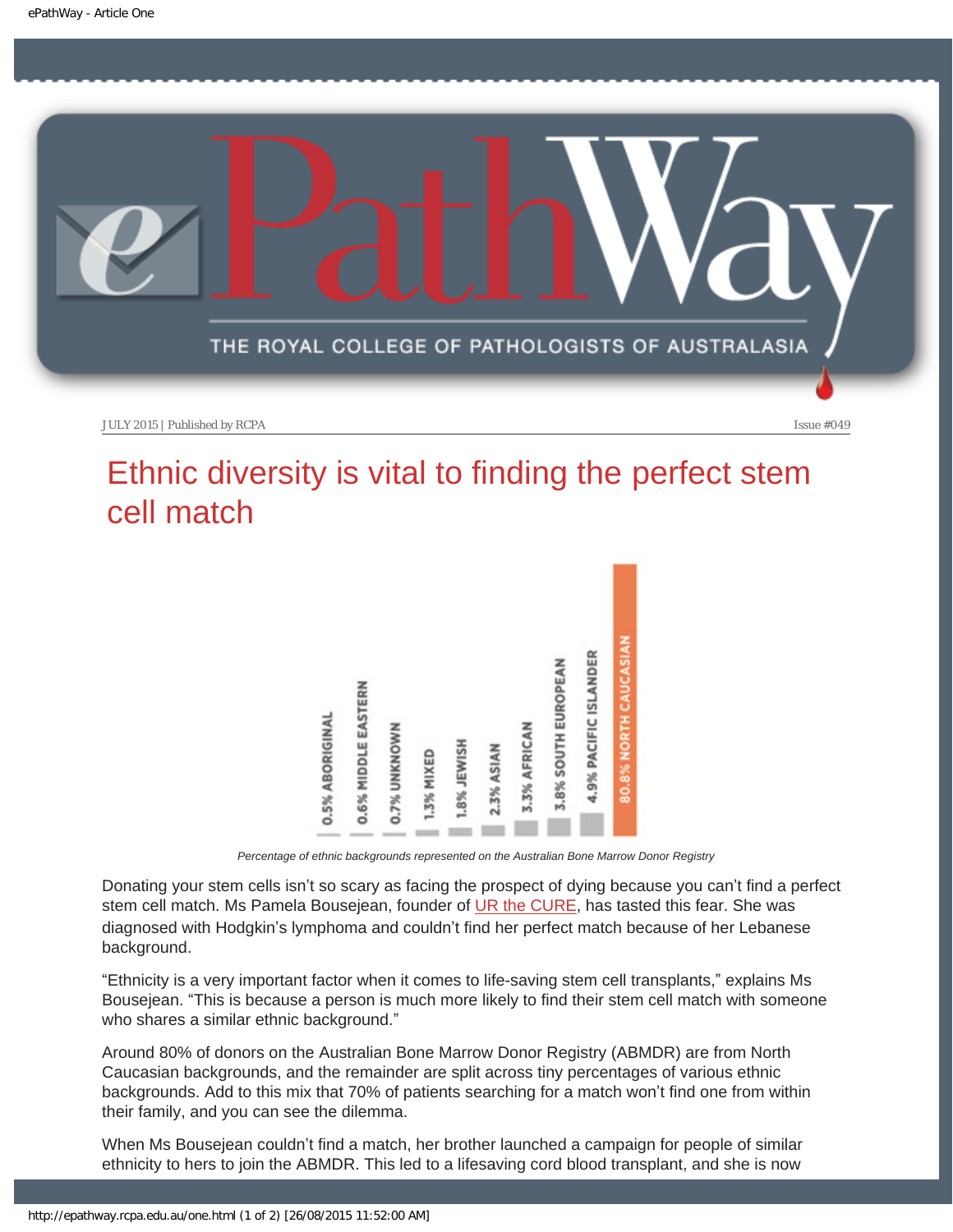cancer free. But many others, including pathologist Dr Melissa Baker, are still waiting for their perfect match.

"I am having an ongoing battle with Hodgkin's lymphoma, and after lots of different treatments over the past two years, I still have the cancer," explains Dr Baker.

"I am going onto a new drug trial soon, and if that works I will need to think about consolidating the response with a donor stem cell transplant which would be my last chance at a cure. There is one small problem with this plan, and that is I don't have a match on the worldwide donor registry."

Dr Baker describes her ethnicity as a bit of Italian mixed with some English heritage. She needs people of similar ethnicity to sign up to the registry ASAP.

Ms Bousejean says doctors can search worldwide donor registries for their patient's match, but people need to request to voluntarily join donor registries in the first place.

"Only one in 1500 Australians on the ABMDR are a match in any given year. If you happen to be a match, donating stems cells is very easy these days," says Ms Bousejean. "It's similar to a blood donation, and you can read a book or watch TV during the procedure and then return to normal activities afterwards."

#### How can you help Dr Baker and many others find their perfect stem cell match?

The idea of a bone marrow/stem call transplant is to give the patient a new immune system to help kill their blood cancer. To give everyone a chance to cure their cancer, UR the CURE's mission is to increase awareness, education and diversity of ethnicities on the ABMDR.

You can show your support by joining the **ABMDR** through the following steps:

- 1. Call the Australian Red Cross blood service on 13 14 95 to book your appointment. You must be aged between 18-45 and you need to specifically request to join the ABMDR.
- 2. Go to your nearest Australian Red Cross blood service centre where they will collect a small sample of blood.

Other ways to help include:

- Expectant mothers donating the stem cells from their baby's umbilical cord blood if this option is offered by their chosen hospital.
- Liking UR the CURE's [Facebook](https://www.facebook.com/curepamela) page and visiting their [website](http://www.urthecure.com.au/) to learn more about this cause.
- Sharing their Facebook page, especially when stories of patients searching for their match are posted.

We featured Dr Melissa Baker's battle with Hodgkin's lymphoma in the [April 2014 edition](https://www.rcpa.edu.au/getattachment/fa099cdb-11db-4c3c-a118-c1afe3293c90/ePathway-Issue-35.aspx) of ePathWay.

[« Back to Home Page](http://epathway.rcpa.edu.au/index.html)

#### Copyright © 2015 The Royal College of Pathologists of Australasia

RCPA - Durham Hall - 207 Albion St Surry Hills NSW 2010 AUSTRALIA | (+61) 2 8356 5858 | [www.rcpa.edu.au](http://www.rcpa.edu.au/)

[Privacy Policy](http://www.rcpa.edu.au/Content-Library/Privacy.aspx) | [Legal](http://www.rcpa.edu.au/Legal.aspx) | [Disclaimer](http://www.rcpa.edu.au/Disclaimer.aspx)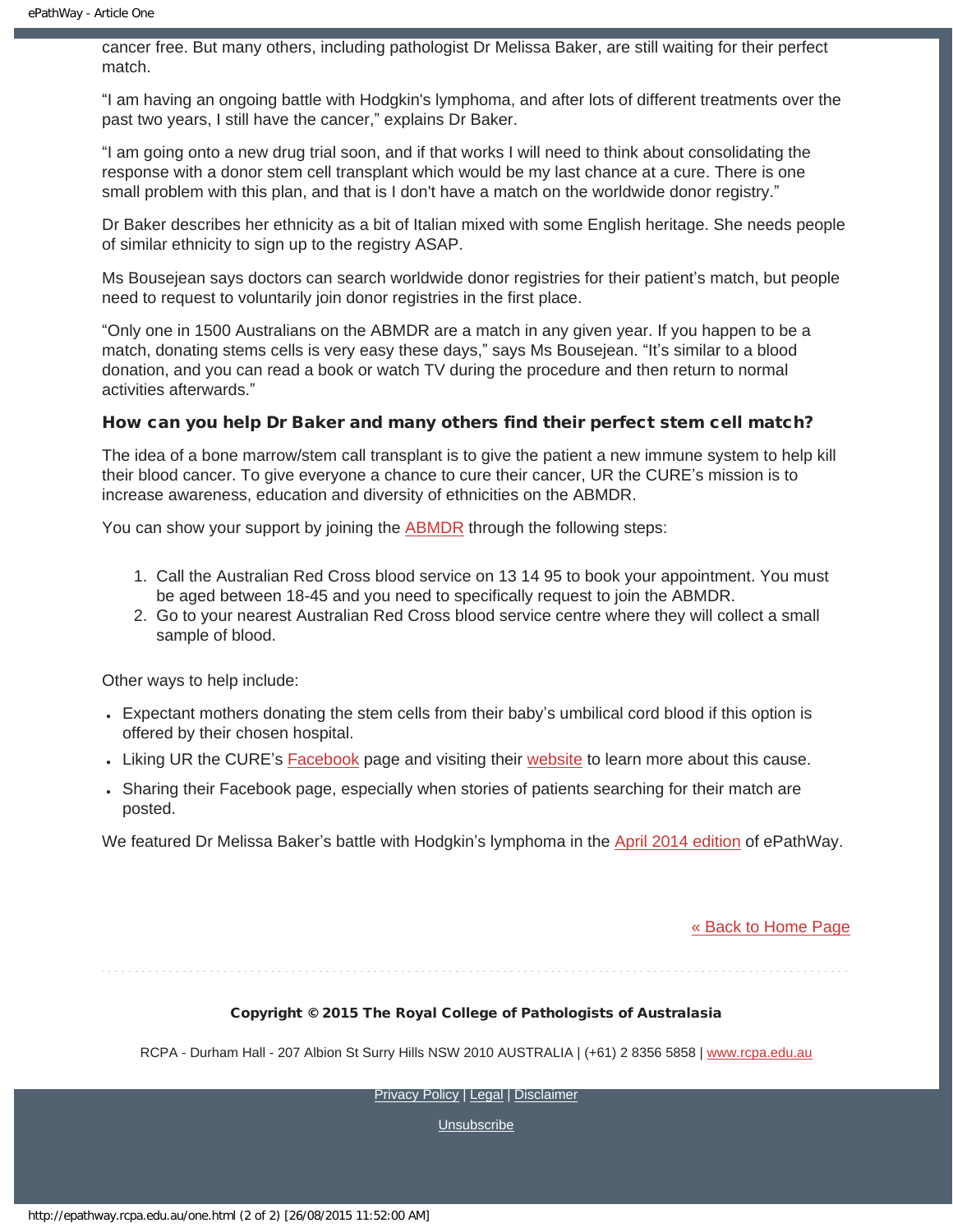<span id="page-9-0"></span>

Published by RCPA

## Subscription Form

| Full Name:     |    |
|----------------|----|
| Email address: |    |
|                | C. |

# Unsubscription Form

| Subscribe                                                              |
|------------------------------------------------------------------------|
| <b>Unsubscription Form</b>                                             |
| Email address:<br>Unsubscribe                                          |
| Copyright © 2015 The Roya                                              |
| RCPA - Durham Hall - 207 Albion St Surry Hills                         |
| <b>Privacy F</b>                                                       |
| http://epathway.rcpa.edu.au/subscription.html [26/08/2015 11:52:01 AM] |

[« Back to Home Page](http://epathway.rcpa.edu.au/index.html)

#### Copyright © 2015 The Royal College of Pathologists of Australasia

RCPA - Durham Hall - 207 Albion St Surry Hills NSW 2010 AUSTRALIA | (+61) 2 8356 5858 | [www.rcpa.edu.au](http://www.rcpa.edu.au/)

[Privacy Policy](http://www.rcpa.edu.au/Content-Library/Privacy.aspx) | [Legal](http://www.rcpa.edu.au/Legal.aspx) | [Disclaimer](http://www.rcpa.edu.au/Disclaimer.aspx)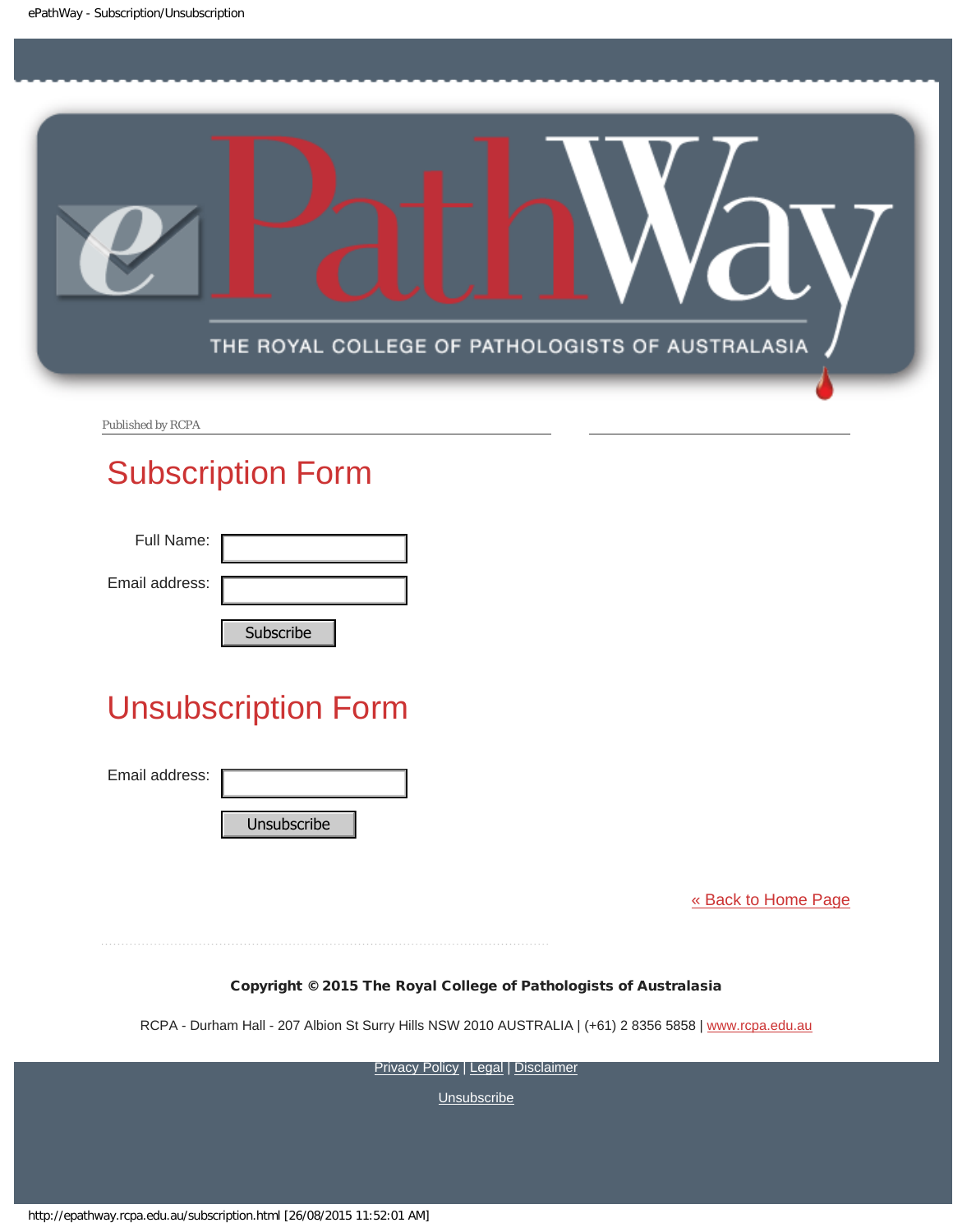<span id="page-10-0"></span>

# Molecular test could be a game changer for antibiotic overuse



The cough and cold season is in full swing, but is that sore throat or cough caused by a viral or bacterial infection? To err on the side of caution, antibiotics may be started before the culture result comes back from the pathology lab a few days later. Another approach - a molecular test for respiratory diseases - could be a game changer in terms of faster diagnosis and better use of antibiotics.

Dr Mary Jo Waters, Director of Microbiology at St Vincent's Pathology in Melbourne, says a Respiratory Pathogen Polymerase Chain Reaction (PCR) test takes just 24 hours or less (depending on the laboratory) to determine whether a respiratory infection is viral or bacterial. Apart from the rapid turn around time, she says this test potentially saves unnecessary antibiotic prescriptions.

"If the patient's doctor says 'I'll take a swab and send it to the laboratory but I suspect it's a viral infection', then this test promptly reinforces the doctor's clinical acumen. Many patients want a script or a test when they have respiratory symptoms, and this may be a way to hold off on antibiotics until a diagnosis is confirmed," explains Dr Waters.

A Respiratory Pathogen PCR test can simultaneously and accurately detect 15 or more respiratory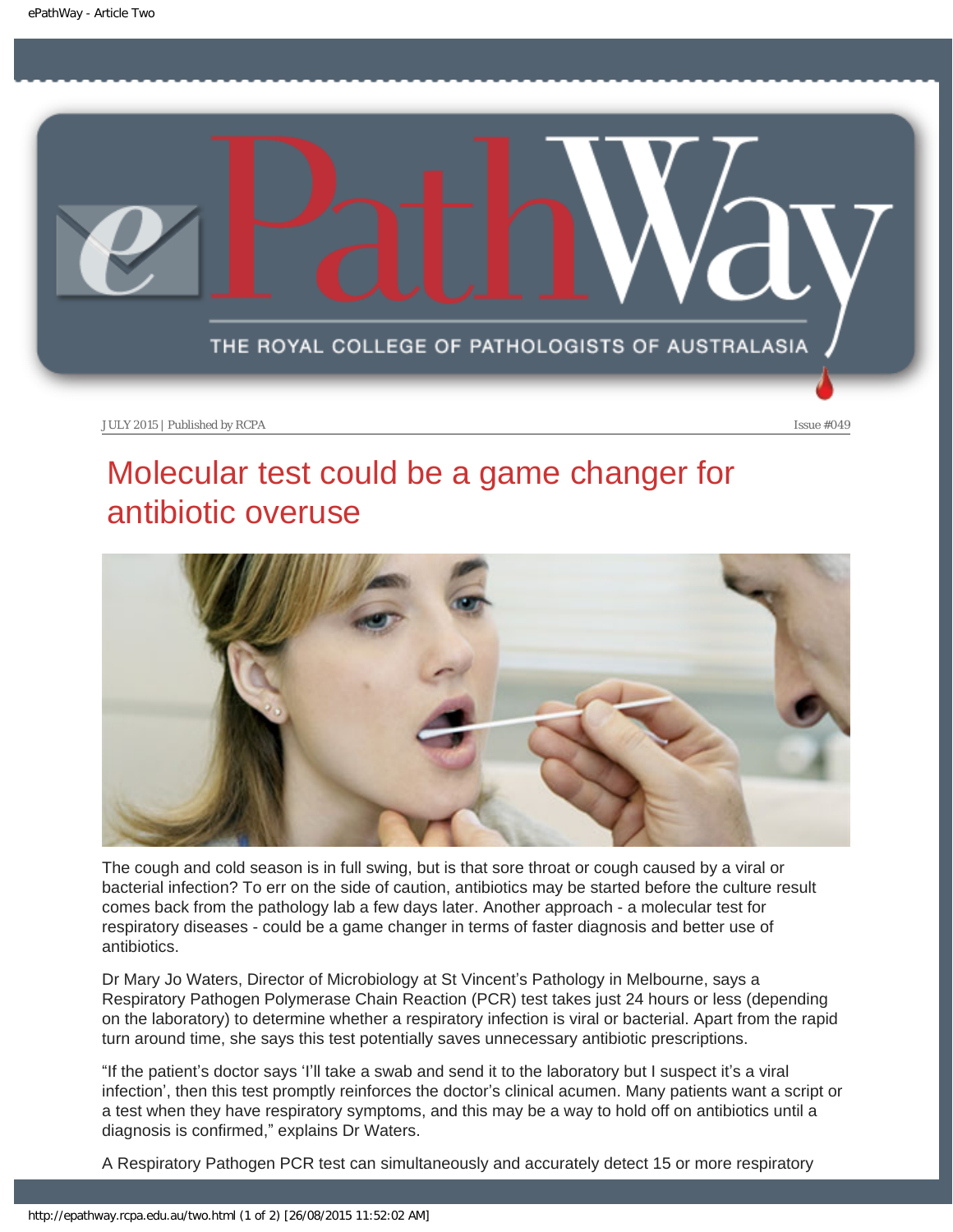agents such as:

- $\cdot$  Influenza A & B
- Respiratory syncytial virus (RSV)
- Parainfluenza 1,2,3
- Human Metapneumovirus
- Human Adenovirus
- Human Rhinovirus
- *Bordetella pertussis* (whooping cough)
- *Bordetella parapertussis*
- *Legionella pneumophila*
- *Chlamydia psittaci/ pneumoniae*
- *Mycoplasma pneumoniae*.

The test is performed from a nose or throat swab, or from a sputum specimen. A follow-up culture may still be needed in some cases to test for antibiotic sensitivity if it's a bacterial infection.

"The beauty of this test for GP practice is that it helps determine in a timely way if a respiratory infection is viral or bacterial. This factor alone will help curb unnecessary antibiotic use," says Dr Waters.

[« Back to Home Page](http://epathway.rcpa.edu.au/index.html)

#### Copyright © 2015 The Royal College of Pathologists of Australasia

RCPA - Durham Hall - 207 Albion St Surry Hills NSW 2010 AUSTRALIA | (+61) 2 8356 5858 | [www.rcpa.edu.au](http://www.rcpa.edu.au/)

[Privacy Policy](http://www.rcpa.edu.au/Content-Library/Privacy.aspx) | [Legal](http://www.rcpa.edu.au/Legal.aspx) | [Disclaimer](http://www.rcpa.edu.au/Disclaimer.aspx)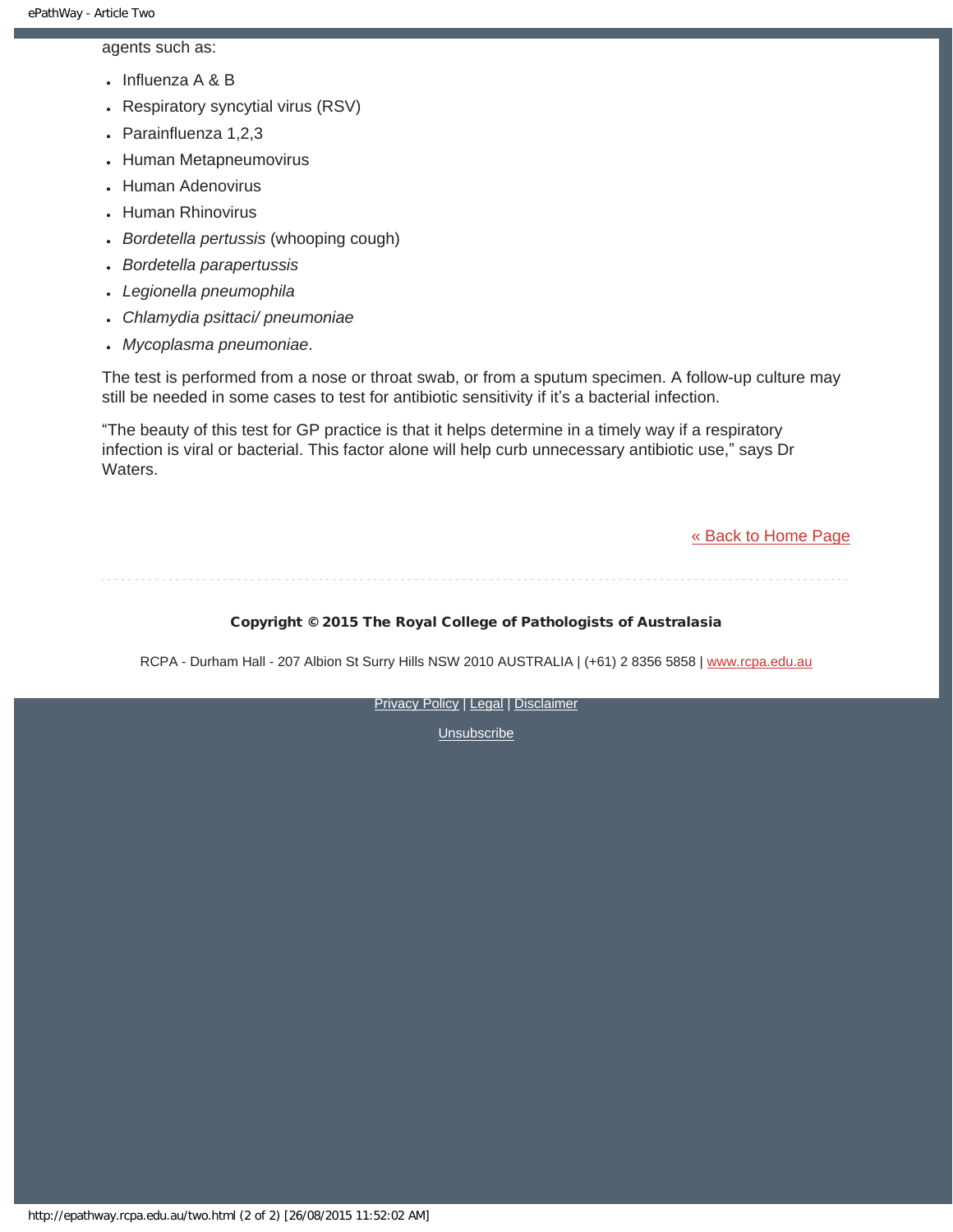<span id="page-12-0"></span>

## Non-invasive prenatal testing delivers complex issues



Pregnancy is an emotional time, and screening tests for potential birth defects easily turn the emotional dial up a few notches. A sophisticated new test called non-invasive prenatal testing (NIPT) is gaining traction as a more reliable way to identify foetuses with certain genetic defects. It also comes with complex issues that must be considered when requesting the test and interpreting the result.

"NIPT is still a relatively new investigation and its scope is still developing in terms of the range of genetic abnormalities it detects and the populations it is used in such as average risk and high risk women," explains Dr Melody Caramins, Chair of the Genetics Advisory Committee at the RCPA.

NIPT is a genetic test that examines the unborn baby's DNA circulating in the mother's bloodstream. It can be performed from 10 weeks' gestation. NIPT screens for conditions that produce an abnormal number of chromosomes in a cell (called aneuploidy) such as trisomy 21 (Down syndrome), trisomy 18 (Edward syndrome), trisomy 13 (Patau syndrome) and monosomy X (Turner syndrome).

Dr Caramins says while NIPT is a sophisticated test, it's not 100% accurate.

"It is substantially better than conventional first trimester screening tests, but it is very important that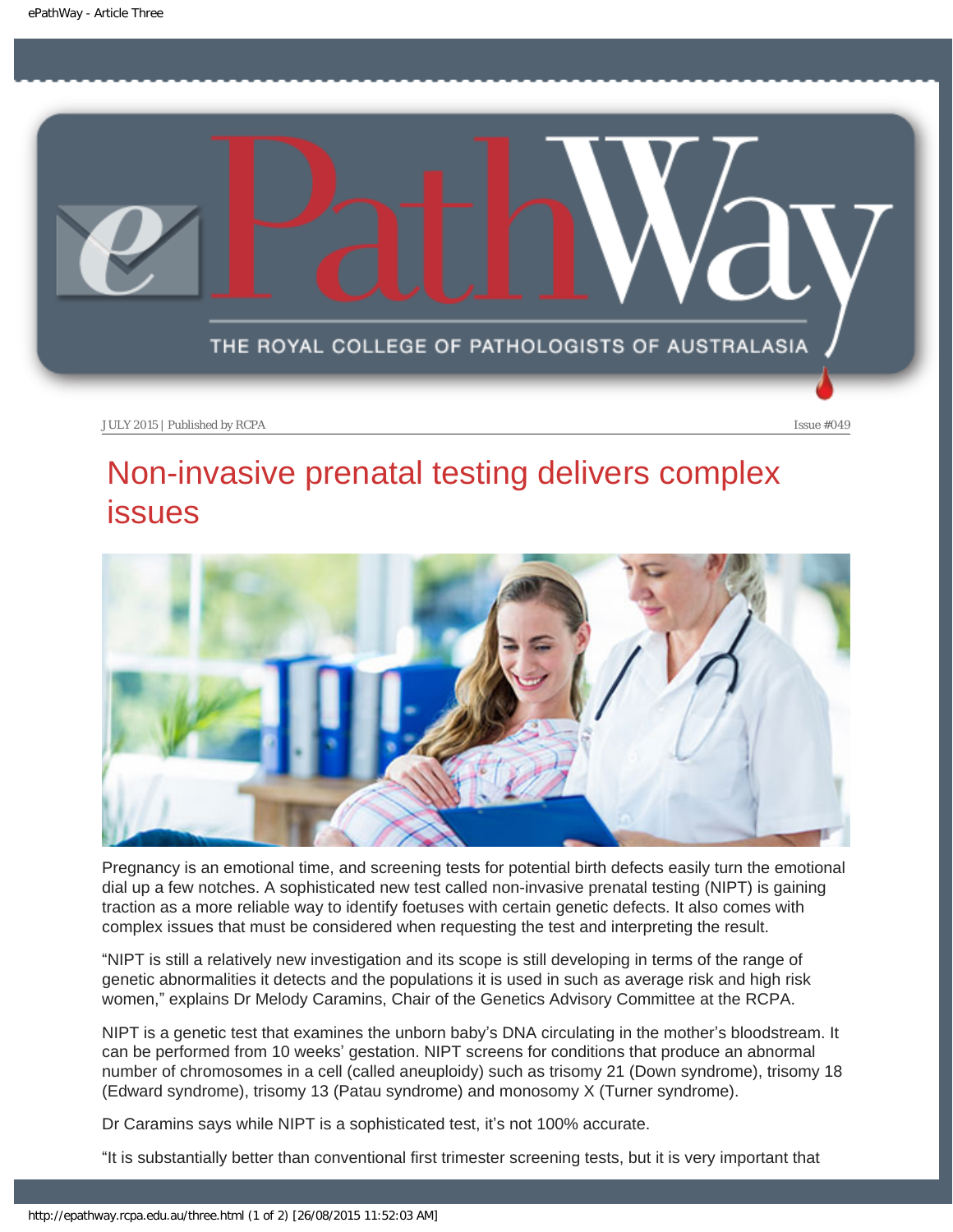NIPT is used as an advanced screening investigation and not as a diagnostic test," she says.

"NIPT results shouldn't falsely reassure or falsely alarm people. A positive result may still require a follow up invasive test such as an amniocentesis to formally diagnose a genetic condition, while a negative test doesn't absolutely rule out that the baby doesn't have a genetic abnormality."

Dr Caramins is also concerned that the routine use of NIPT as a screening test could lead allied health professionals to place less importance on informing women about choices they may be faced with if they have the test, risking patient autonomy and informed choice.

"The RCPA welcomes the increasing awareness about how NIPT can be widely used in the management of pregnancies. However, it must be balanced with careful consideration about who is requesting the test in terms of their qualifications due to the significant clinical decision-making which may follow the test result. The results should also be interpreted alongside other clinical and laboratory data related to each woman's pregnancy," explains Dr Caramins.

Proceeding carefully, thoughtfully and cautiously is recommended for any genetic test, especially during emotionally charged times such as a pregnancy. When emotions are running high, it's important to remember that while NIPT can deliver the most accurate result possible from a non-invasive screening test, it's not 100% accurate all of the time.

[« Back to Home Page](http://epathway.rcpa.edu.au/index.html)

#### Copyright © 2015 The Royal College of Pathologists of Australasia

RCPA - Durham Hall - 207 Albion St Surry Hills NSW 2010 AUSTRALIA | (+61) 2 8356 5858 | [www.rcpa.edu.au](http://www.rcpa.edu.au/)

[Privacy Policy](http://www.rcpa.edu.au/Content-Library/Privacy.aspx) | [Legal](http://www.rcpa.edu.au/Legal.aspx) | [Disclaimer](http://www.rcpa.edu.au/Disclaimer.aspx)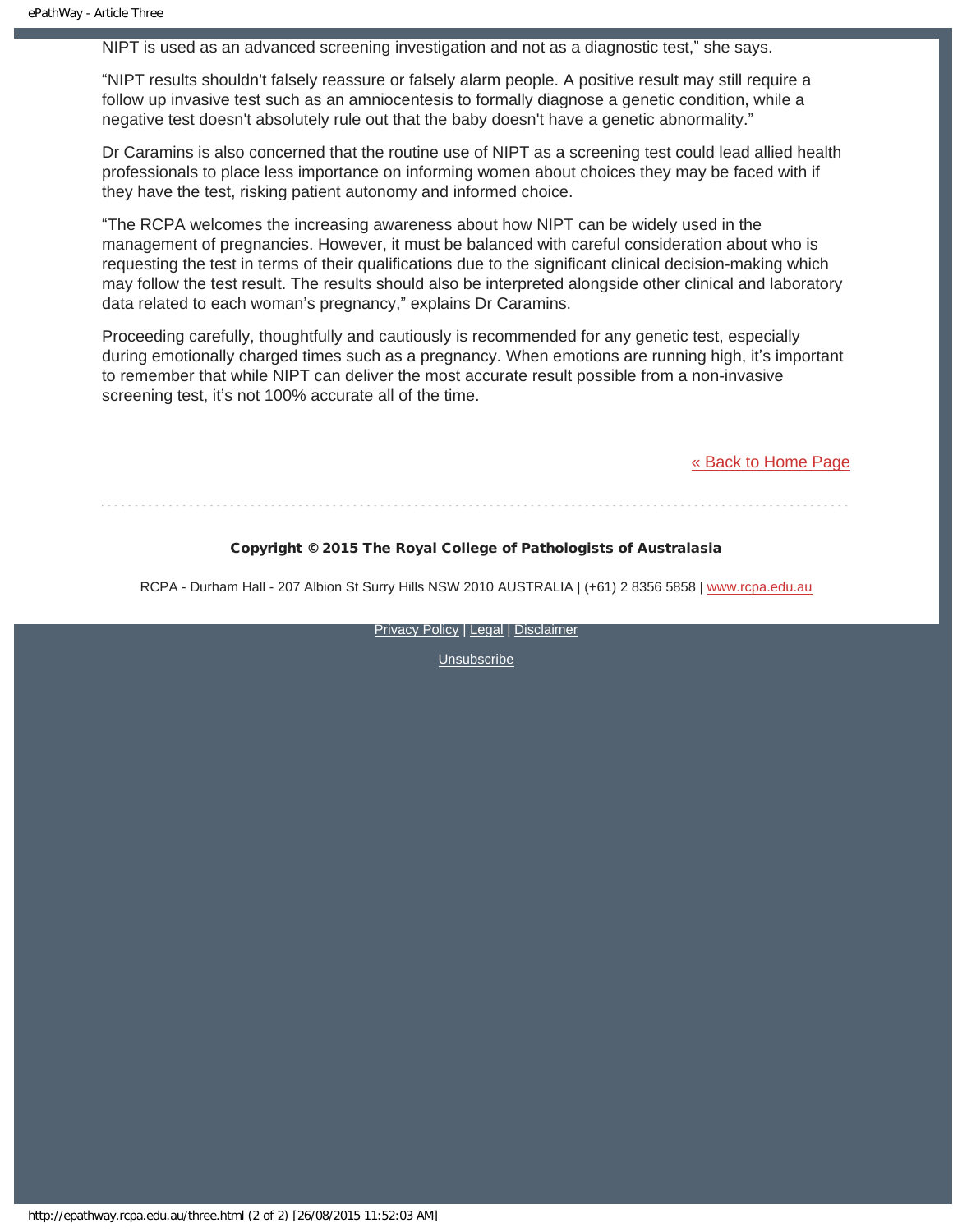<span id="page-14-0"></span>

# Second opinion item number will improve access to experts



Have you ever heard some news and thought 'you mean that doesn't happen already?' Here's one more instance. Australian pathologists asked to provide a second opinion, generally for difficult cases, are usually not paid for their time or expertise because there hasn't been an item number for this task. That will change from November this year, but it's been a long time coming.

Dr Adrienne Morey, Director of Anatomical Pathology at St Vincent's Hospital Sydney, and Chair of the Anatomical Pathology Advisory Committee at the RCPA, says the process started about 10 years ago.

"The RCPA applied to Medical Services Advisory Committee (MSAC) for an item number for second opinions for two main reasons. Firstly because of the inequity of access to second opinions based on geographical location and the patient's ability to pay for them, and because the pressure of unfunded second opinions places an unfair burden on pathologists, especially those with highly specialised skill sets," explains Dr Morey.

There are limits to this new regime. Dr Morey says only a clinician who isn't a pathologist can request the second opinion, and the original pathologist must agree to it as well.